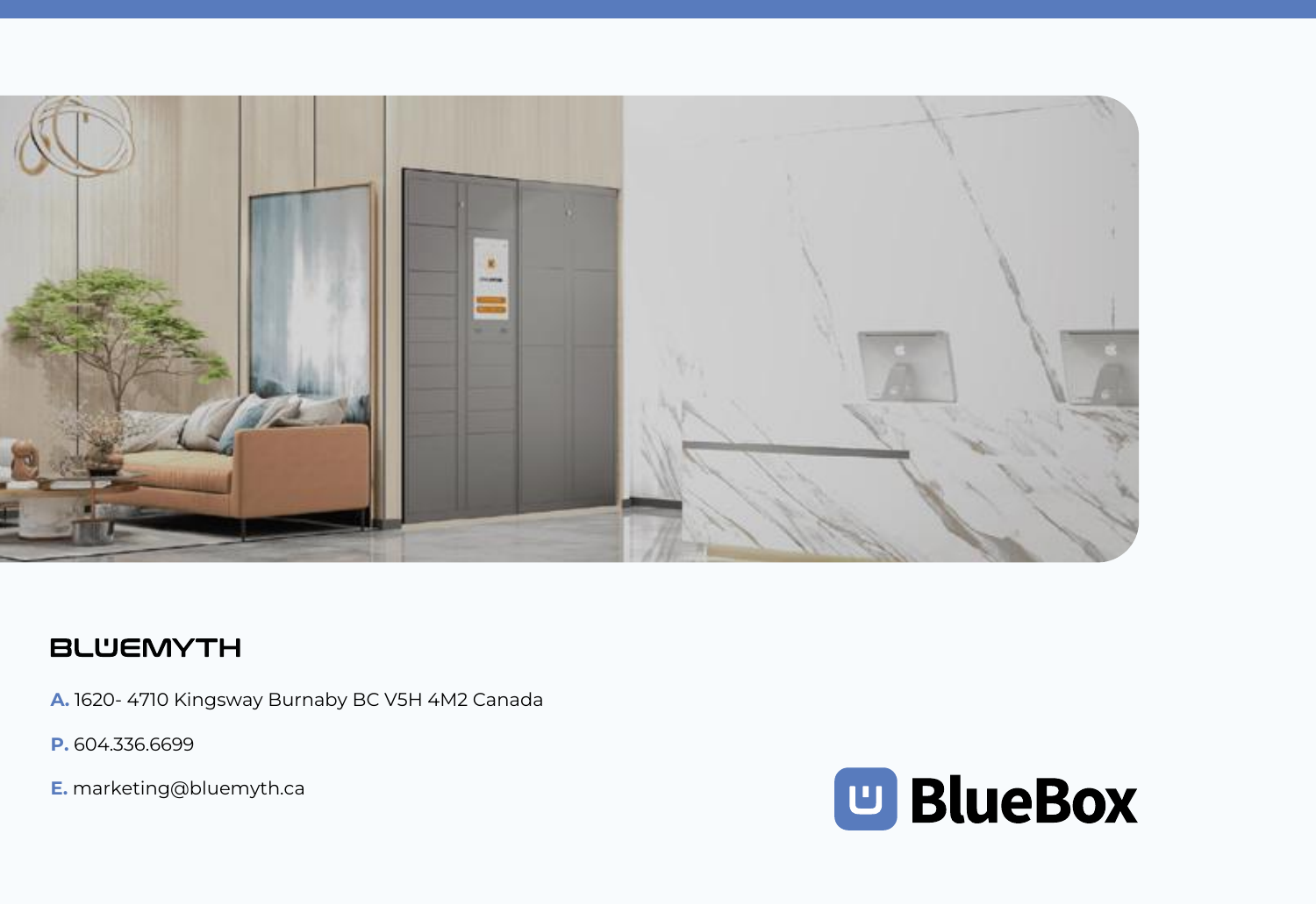

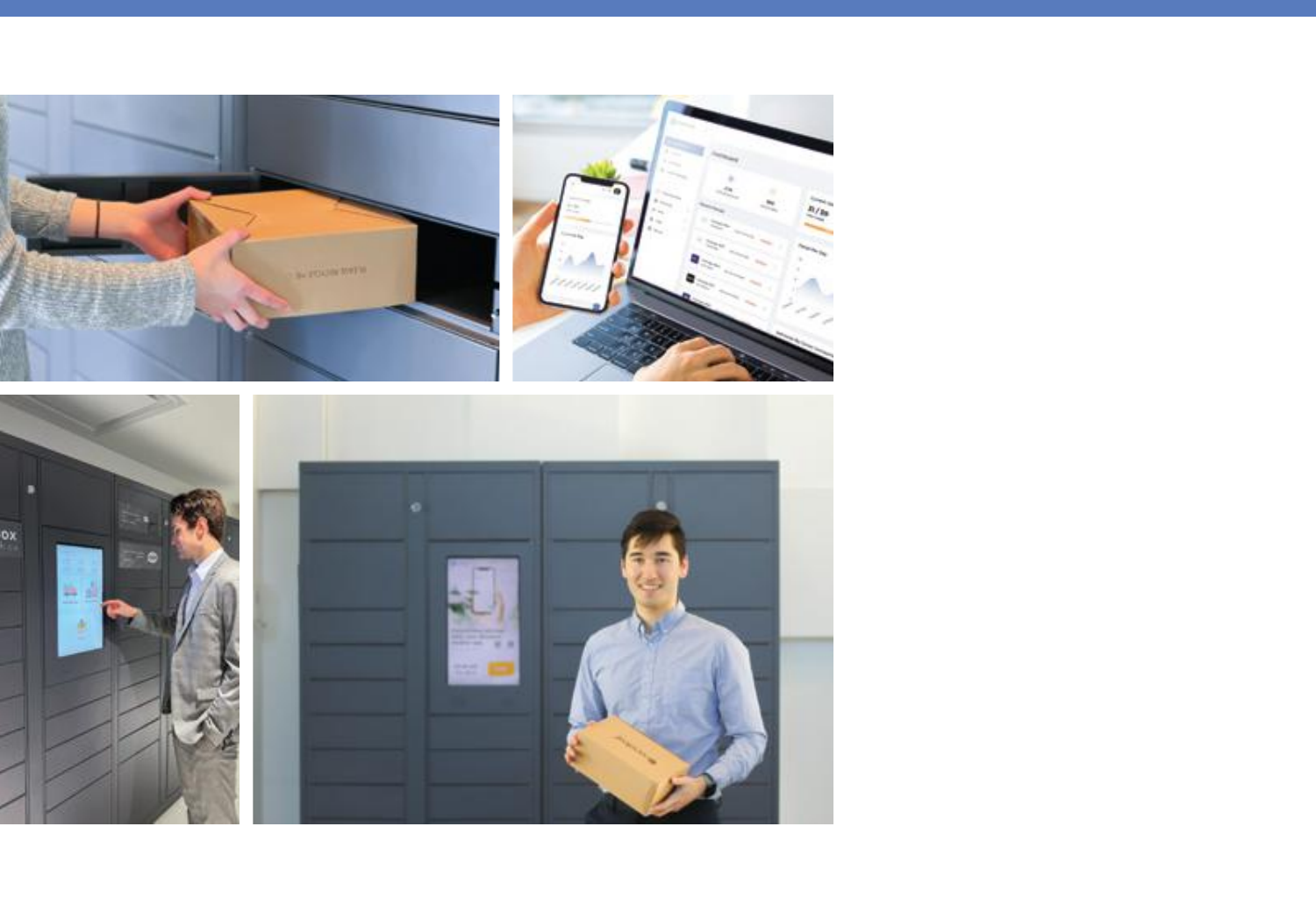1 of 4 (Continued on next page)

#### Master Unit

- 78 in H x 19.7in D x 36.2in W
- 1080p Touchscreen (1920×1080 pixels, 16:9 aspect ratio)
- Control board
- Surge protection and electronics
- One main unit is required with every installation
- 16 locker compartment master unit



**78 in**

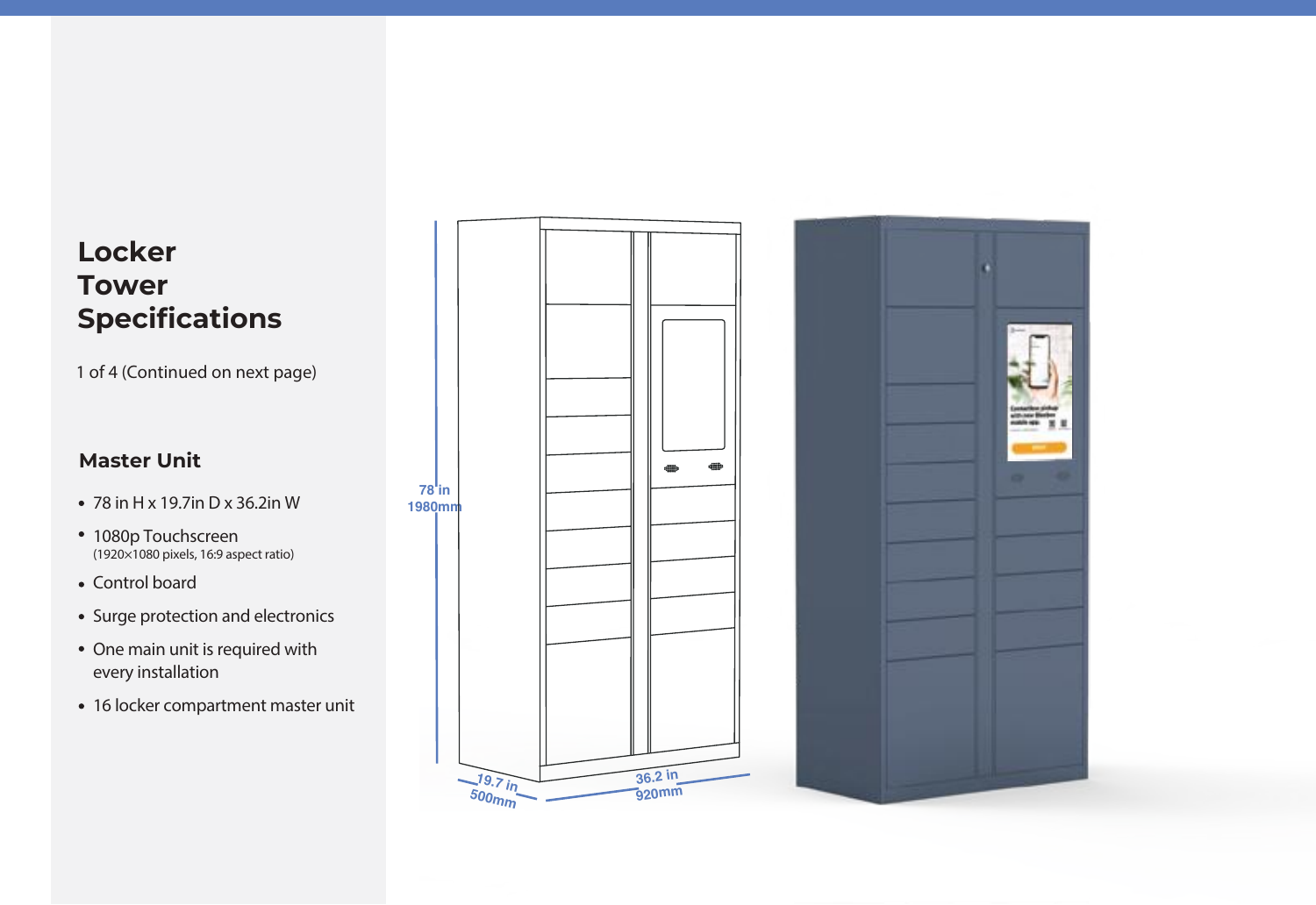2 of 4 (Continued on next page)

#### 20-DOOR ADD-ON

- $\bullet$  78in H x 19.7in D x 35.4in W
- 20 locker compartment add-on unit
- 14 small locker compartments
- 4 medium locker compartments
- 2 large locker compartments
- Add as many as you need



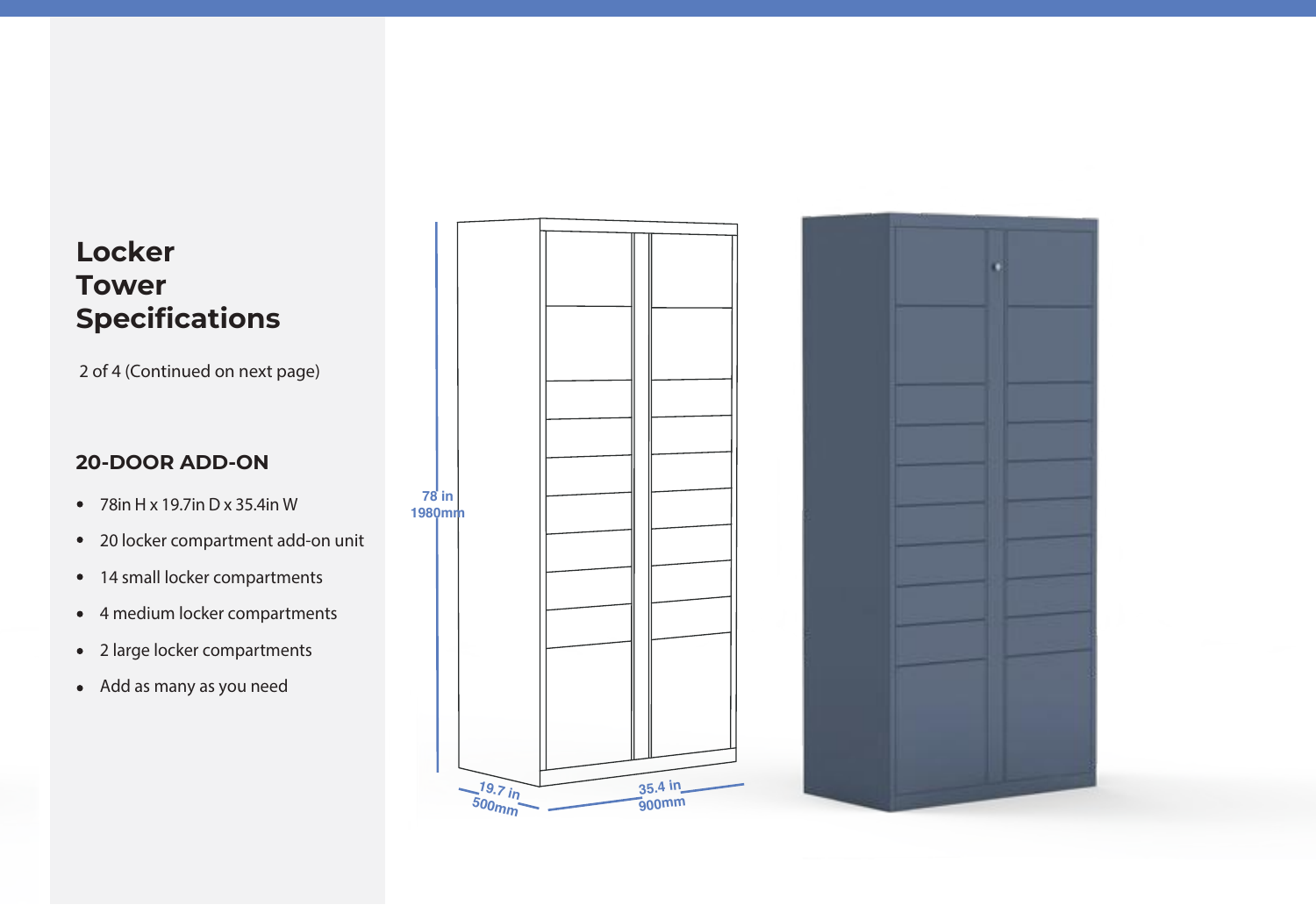3 of 4 (Continued on next page)

#### 8-DOOR ADD-ON

- $\bullet$  78in H x 19.7in D x 35.4in W
- 8 locker compartment add-on unit
- 8 extra large locker compartments
- Add as many as you need



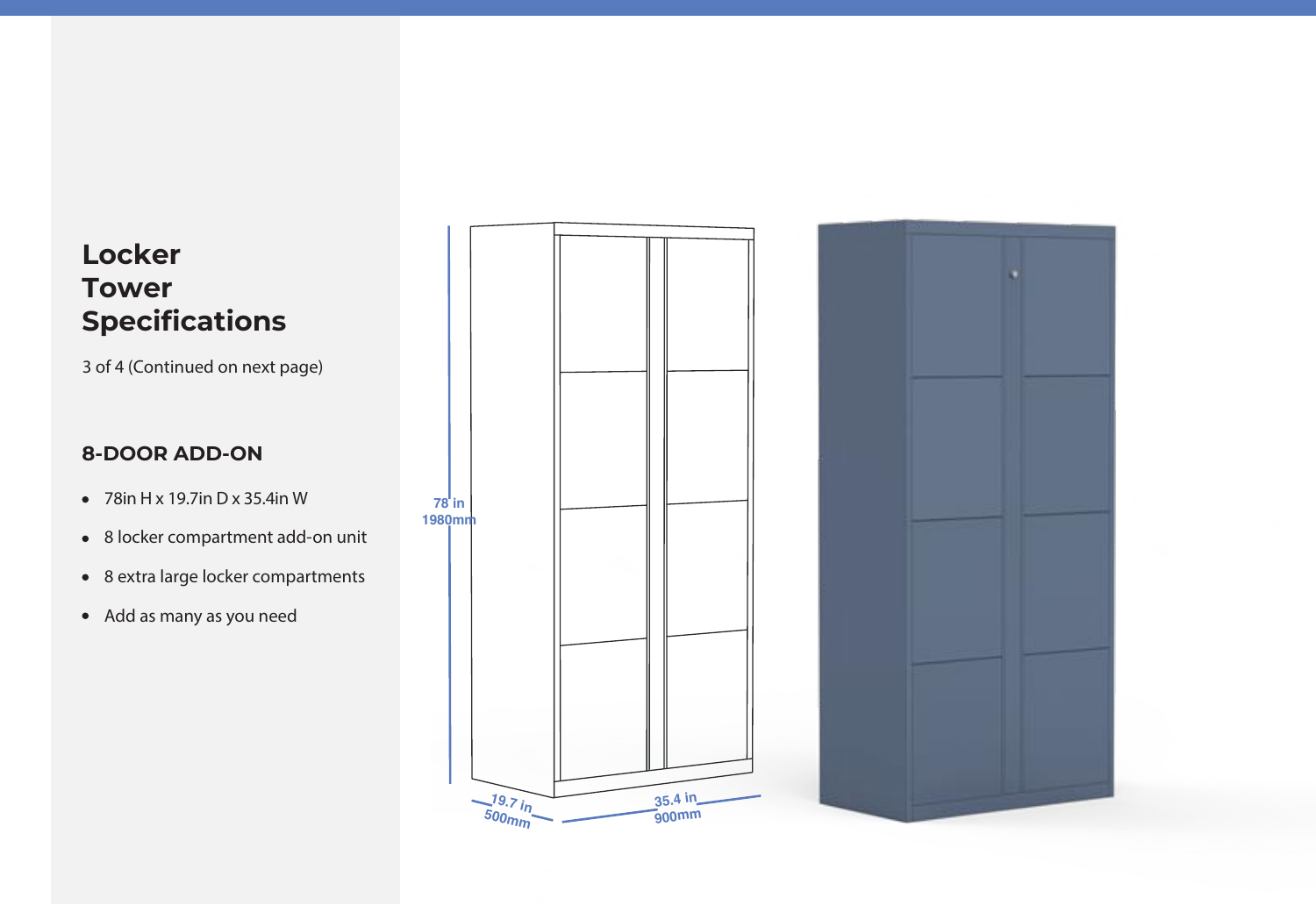4 of 4

#### 6-DOOR ADD-ON

- 78in H x 19.7in D x 35.4in W
- 6 locker compartment add-on unit
- 4 extra large locker compartments
- 2 oversized locker compartments
- Add as many as you need

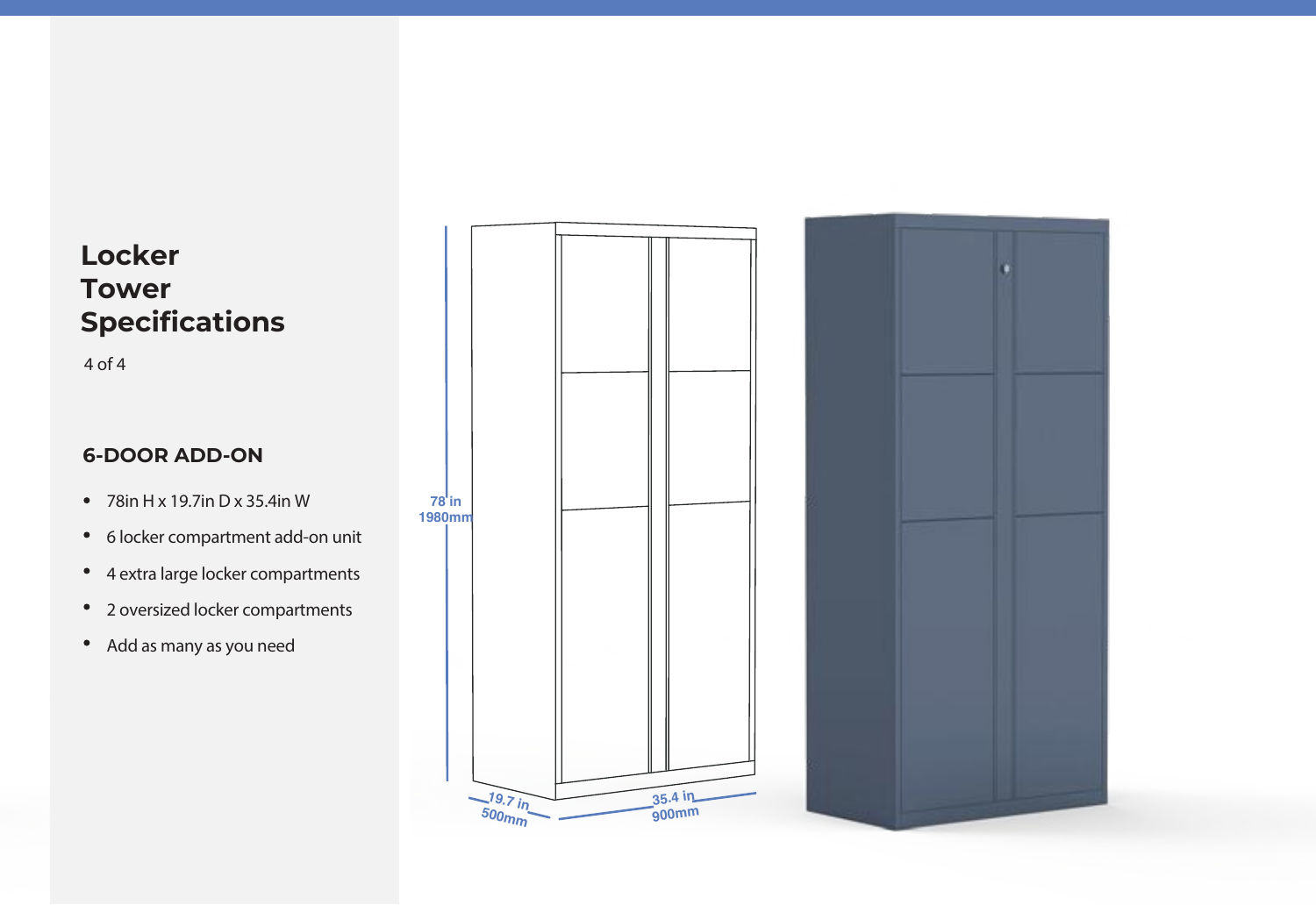## Locker Compartment Dimensions



# Small Compartment

Depth 19.7in | Width 15in Height 5.1in



#### Extra-large Compartment

Depth 19.7in Midth 15in Height 18.4in



### **Medium Compartment 19.7** in / 500mm

Depth 19.7in | Width 15in Height 10in



#### Large Compartment

Depth 19.7in | Width 15in Height 16.9in



### Oversized Compartment

Depth 19.7in | Width 15in Height 37in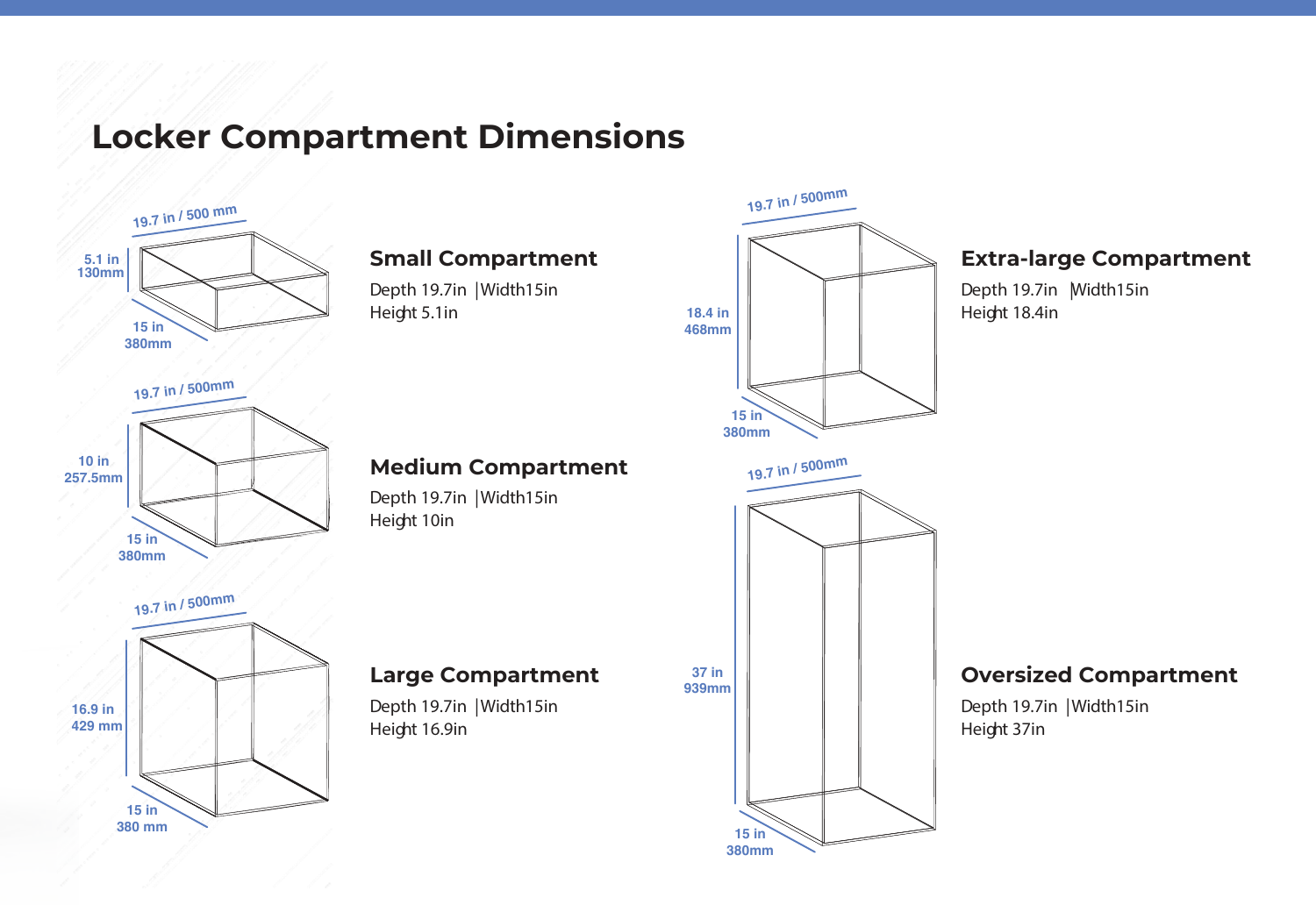| <b>Technical Specifications</b> | <b>Indoor Lockers</b>                                                                       | <b>OutdoorLockers</b>                            |
|---------------------------------|---------------------------------------------------------------------------------------------|--------------------------------------------------|
| <b>Leveling</b>                 | Leveling feet                                                                               |                                                  |
| Weight (kg)                     | 92 kg                                                                                       |                                                  |
| Rating (v)                      | 12 <sub>V</sub>                                                                             |                                                  |
| <b>Rated Power (w)</b>          | 60 w                                                                                        |                                                  |
| <b>Operating Temperature</b>    | 23°F to 110°F<br>(-5°C to 45°C)                                                             | $-4^\circ$ F to 113 $\circ$ F<br>(-20°C to 45°C) |
| <b>AC Voltage</b>               | Recommended: 120VAC<br>Minimum: 110VAC<br>50/60Hz nominal                                   |                                                  |
| <b>Ethernet/Data</b>            | RJ45 jack<br>Cellular and WiFi connectivity options available as an alternative to Ethernet |                                                  |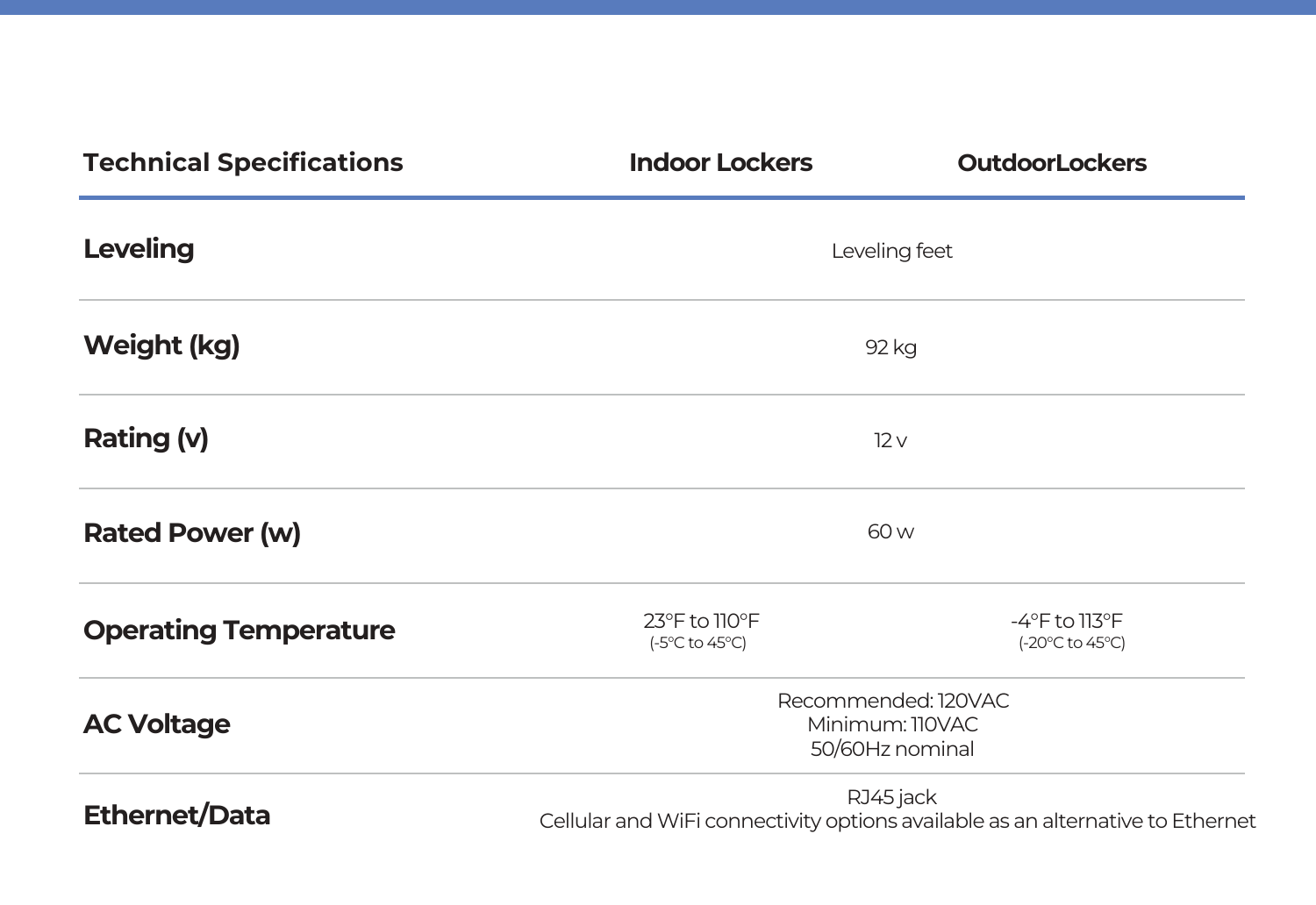### Indoor Lockers: Location Options



#### Placement

- Lockers can be installed all along one wall, or separated against multiple walls
- Lockers can also be embedded in a custom space, to appear flush against a wall
- Optional trim pieces available

#### Best Location

- Lockers must be in a location protected from the elements, with the screen out of direct sunlight
- Providing 24/7 locker access is recommended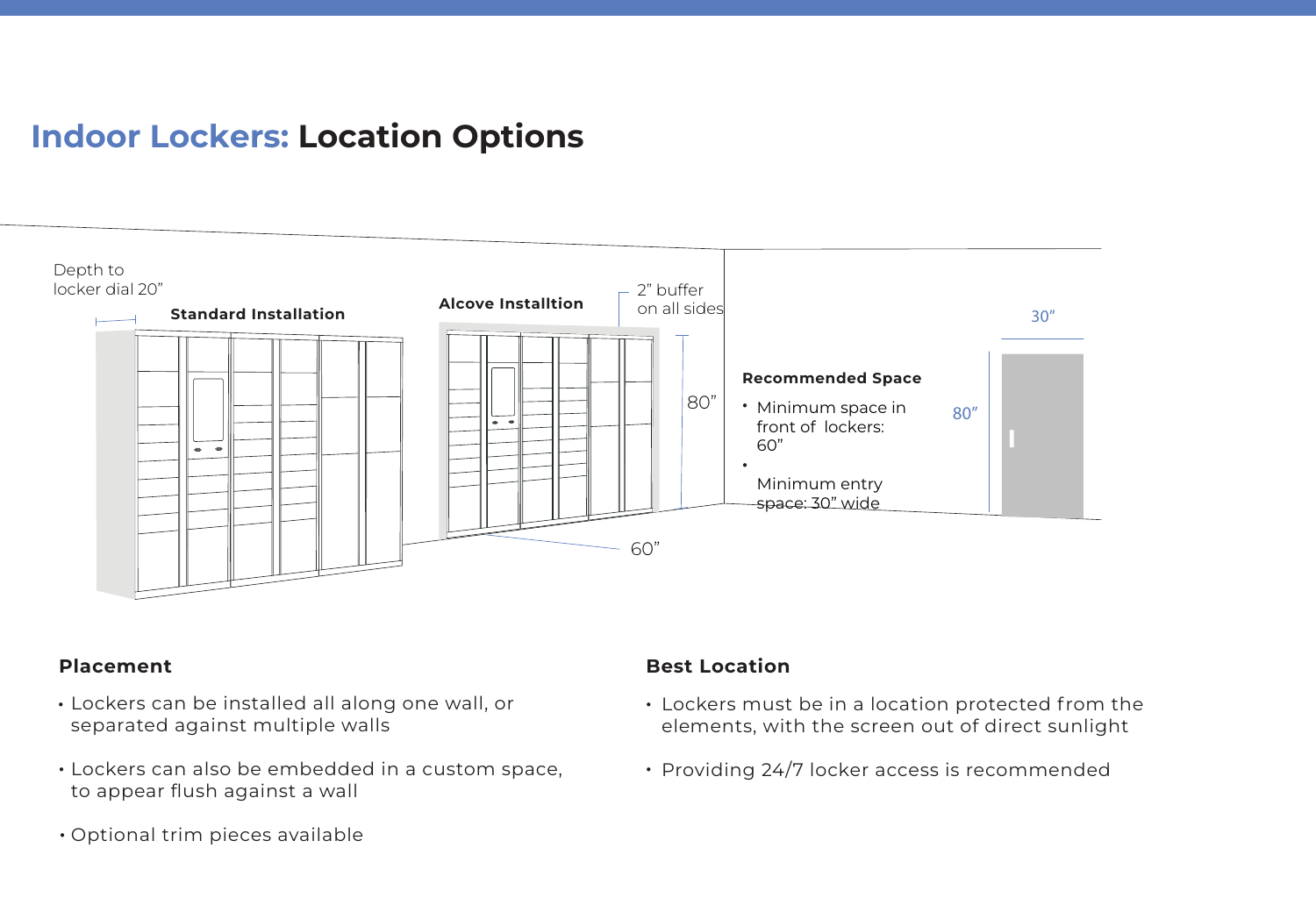### **Indoor Lockers: Installation Requirements**



#### **Power Supply**

- One 120VAC duplex outlet above lockers
- Bottom of power outlet at 77" from floor

#### Video Surveillance

- · BlueBox provides 24/7 video surveillance
- One surveillance camera is included More may be required to capture full locker area
- Footage is only available to building managers and can be requested through the SD card provided by BlueBox. (No Internet option)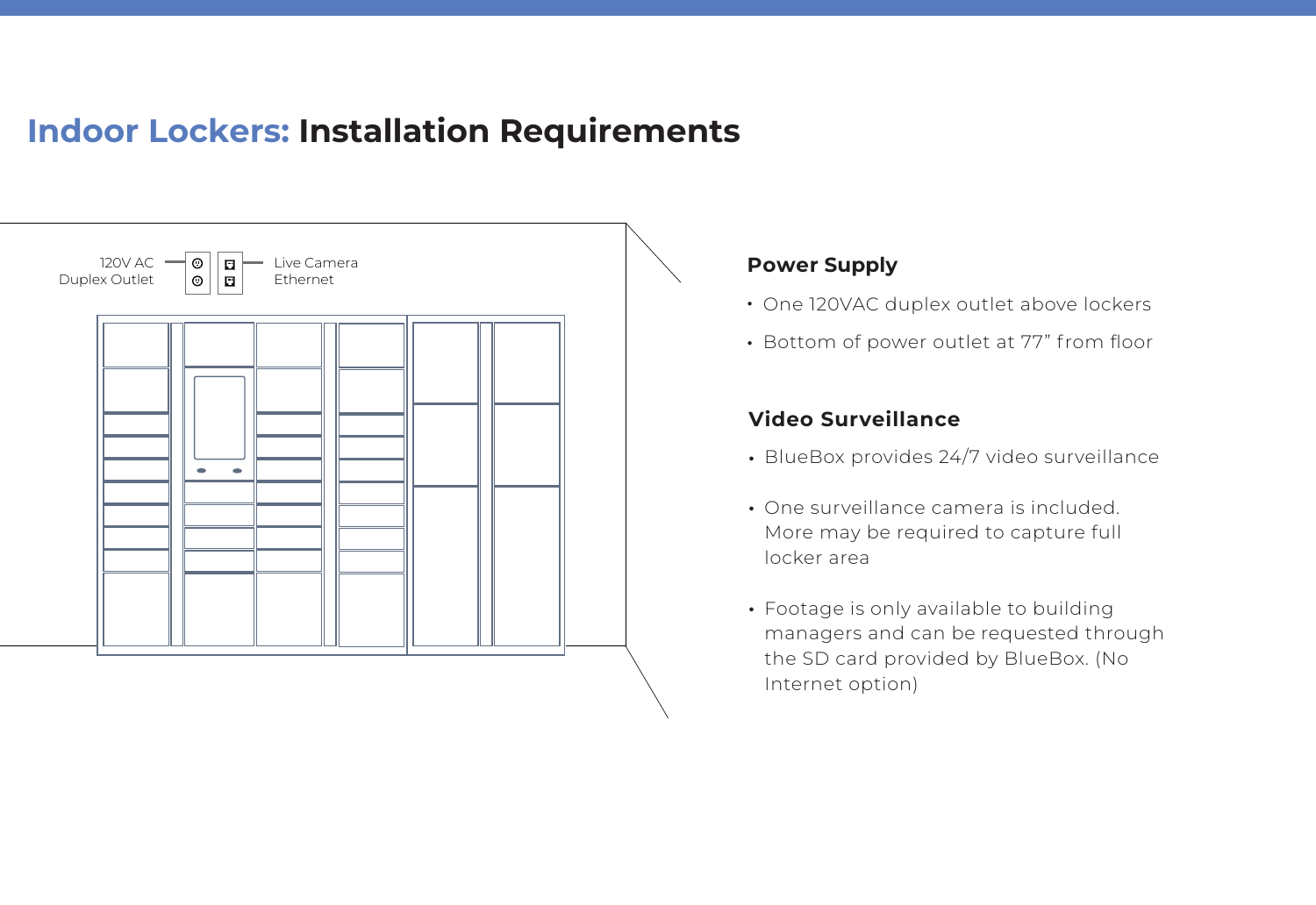### Indoor Lockers: Alcove Guidelines



#### Alcove Spacing Requirements

Use these measurements to ensure that installation technician(s) have enough space to install and level the lockers

Height: Minimum 80" alcove height required. This accommodates 78" tall unleveled lockers with 2" buffer

Depth: Minimum 23" alcove depth required. This houses 20" deep lockers with a 2" buffer

Sides: Minimum 2" clearance on each side of the locker bank needed **Buffer:** The 2" buffer on the alcove top and sides must be 2"

finished-drywall completed and flooring installed

#### Additional Alcove Guidelines

Access panel: Install an access panel to allow future access to power & data. Recessed space behind the access panel must be accessible from inside alcove & above lockers Recommended placement is above the Main unit

Flooring: Alcoves should be level with the room's floor. The floor surface inside the alcove must be leveled before installation

**Floor Plan:** Note that your BlueBox floor plan will reflect finished dimensions, as opposed to rough openings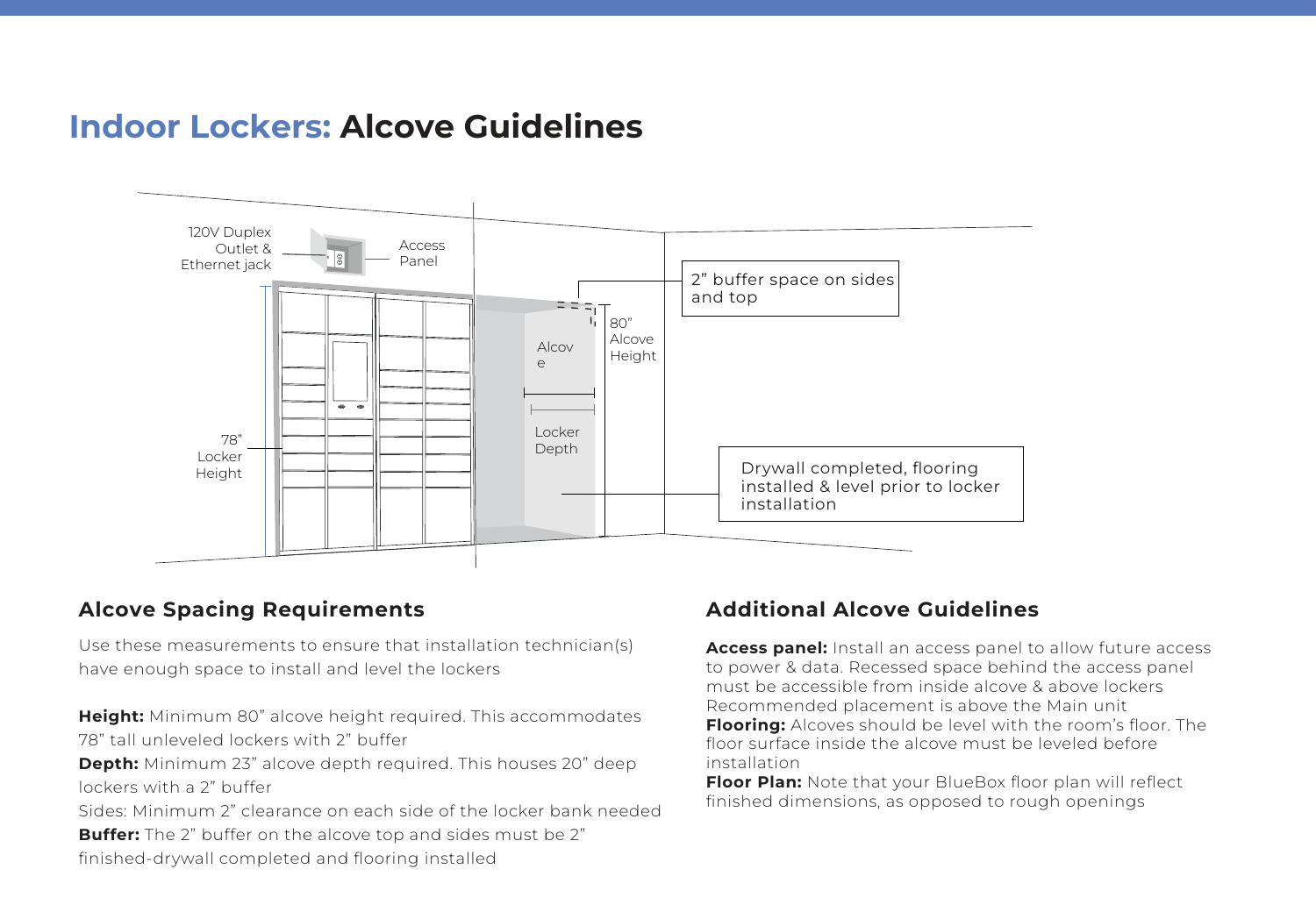### Outdoor Lockers: What's Included



#### Roof Package

- Required for outdoor installations, unless located under an enclosed area. Protects unit from the elements
- Provides mount for LED lights for nighttime illumination. Provides mount for surveillance cameras

#### Video Surveillance

- Protects the computer from extreme heat and cold
- Seals the electronics bay contained in the central unit and provides airflow and temperature modulation

#### Camera Package

- Waterproof outdoor-compliant camera •
- Mounts to roof package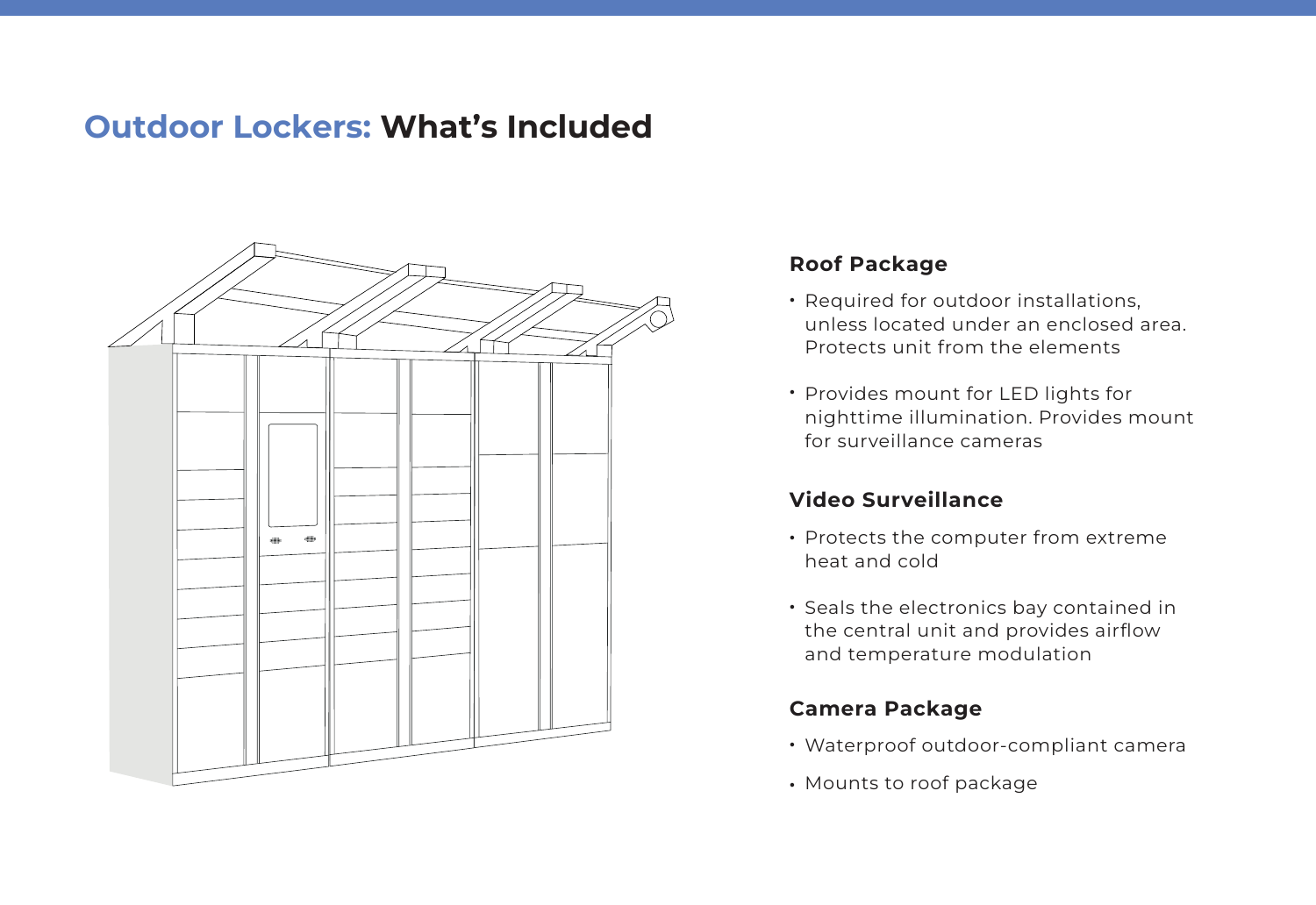### Outdoor Lockers: Installation Requirements

#### Power & Data

- Power: 120VAC, 50/60Hz from 20A electrical disconnect. Outdoor-rated #12 electrical wire run from an accessible outdoor-rated disconnect in a 3/4" conduit. Electrician must be on-site to complete connectivity
- Ethernet: Outdoor-rated CAT6 cable run in 3/4" conduit. Ethernet cable terminated with an RJ45 tip
- **Cellular connectivity:** Option available as an alternative to Ethernet

#### Video Surveillance

- One surveillance camera is included
- One SD card included
- One camera is needed for every four lockers
- Footage is available for building management

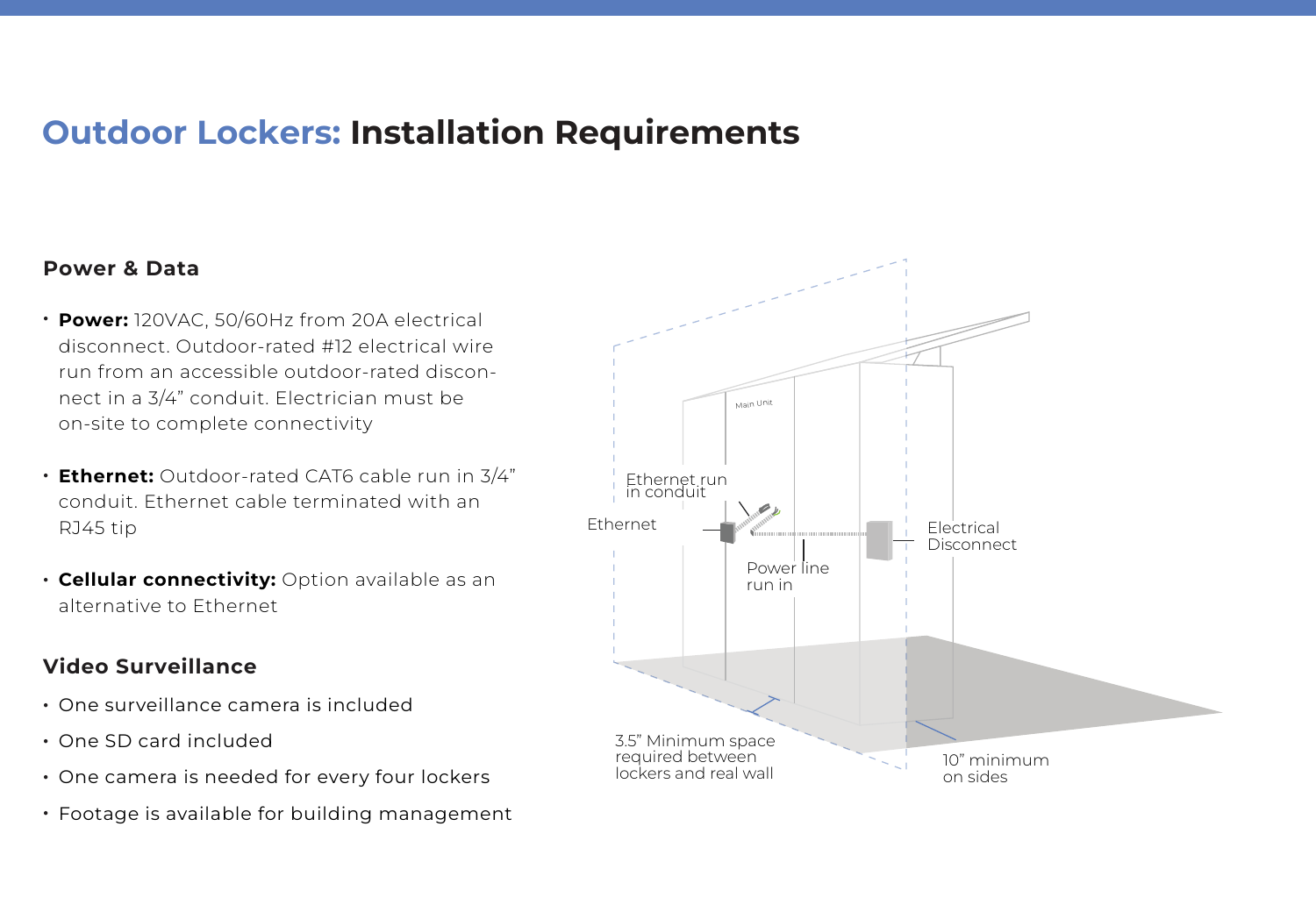### Locker Construction



- 21.5" Touch screen display
- 4G, Wi-Fi & Ethernet router
- Electronic Lock
- Main PCB
- CCTV camera
- 2 Embedded Speakers

#### Superior Construction

- Heavy-duty, corrosion-resistant steel for long-term durability
- Web-based interface with extensive metrics reporting

\*Minimal BlueBox branding, standard on all locker variations

#### Standard Colour Colour Customization

No wait time if locker is in stock Select any color shade from the RAL K7 classic color chart. Approx. 4-6 months wait time



#### Electronic Parts Operating system

• Android 5.1

#### Locker Material

• Galvanized Steel

#### Customization

- Our factory can produce patterns and colour assortments of any kind, as well as include any type of desired branding on BlueBox lockers
- Custom wrapping is allowed. Ask about branding and colour wrapping



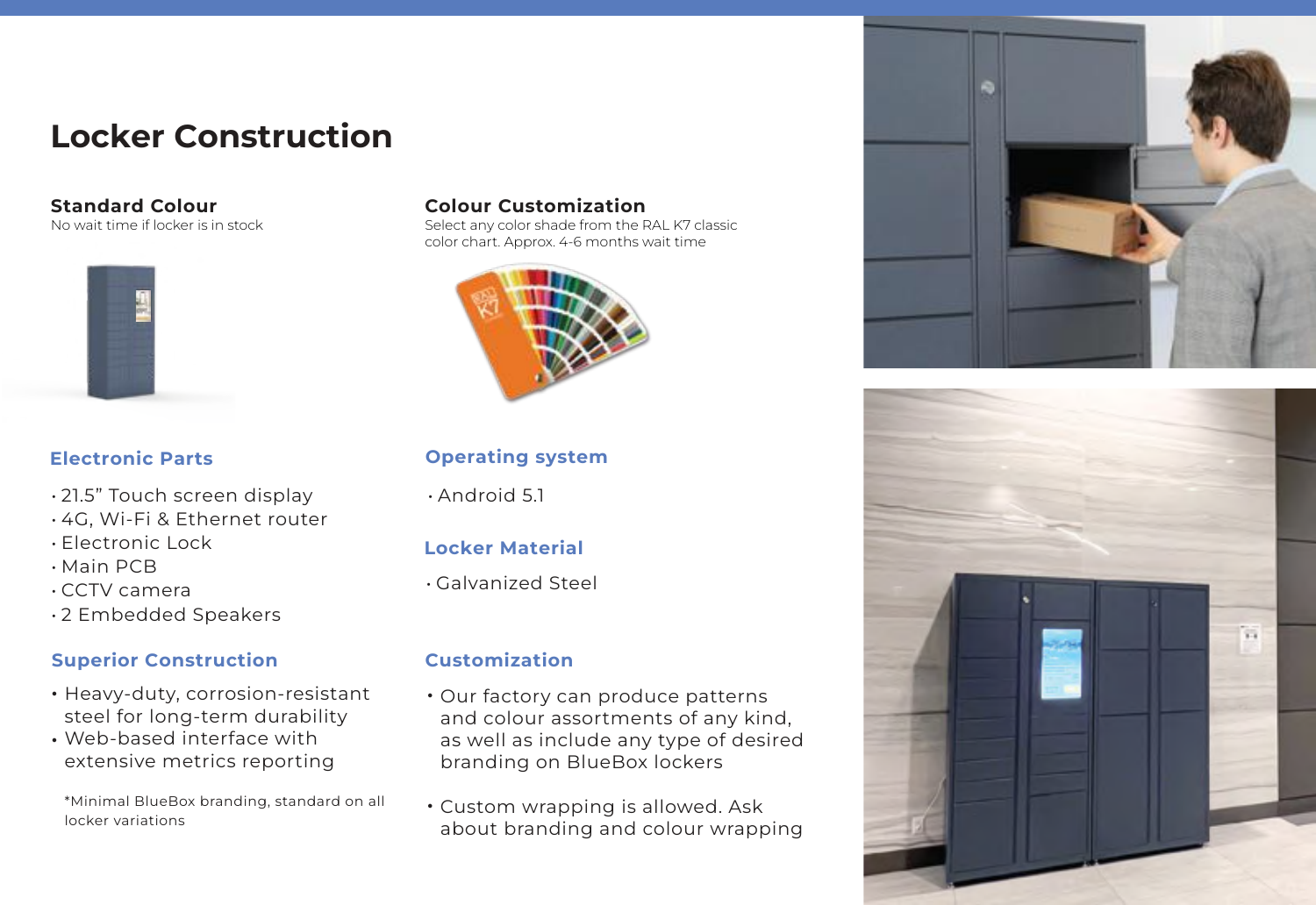